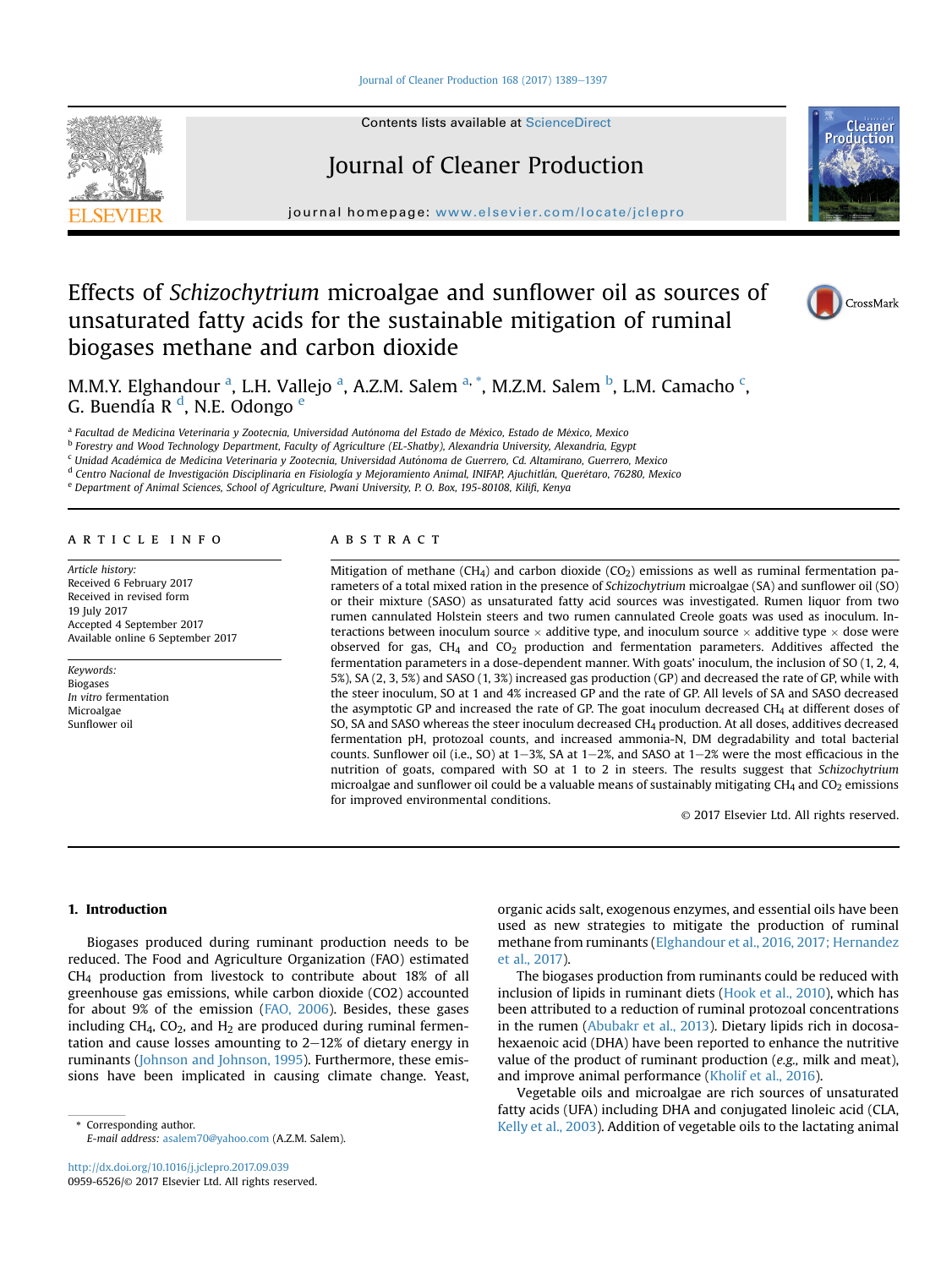rations has been used as a strategy to alter the proportion of saturated (SFA) and UFA in animal products through the extensive ruminal biohydrogenation [\(Kholif et al., 2016\)](#page-8-0). Linoleic acid is the main compound in sunflower oil (i.e., SO), which may increase CLA in the animal product ([Morsy et al., 2015](#page-8-0)). Furthermore, feeding vegetable oils to lactating goats modified the FA profile without any negative effects on ruminal fermentation or nutrients digestibility ([Morsy et al., 2015; Kholif et al., 2016](#page-8-0)).

Microalgae (Schizochytrium spp.), is a microalgae rich in dietary FA and protein content making it a potential feed supplement to improve feed utilization and animal performance ([Burnett et al.,](#page-7-0) [2017\)](#page-7-0). Schizochytrium microalgae is a rich source of long-chain PUFA including DHA and eicosapentaenoic acid (EPA), therefore, it can be used to inhibit the in vitro biohydrogenation of FA, resulting in reduction in SFA amount of SFA and an increase in UFA ([Boeckaert et al., 2007\)](#page-7-0). Schizochytrium microalgae have also been shown to increase the concentration of DHA in the milk of dairy animals ([Moate et al., 2013](#page-8-0)).

Improving feed utilization and animal performance is the main goal for nutritionists; however, social and environmental obligations to reduce biogases emission are crucial for the sustainable intensification of livestock production. The present experiment aimed to study the effect of including SO and/or SA as UFA sources on in vitro ruminal fermentation for the sustainable mitigation of  $CH<sub>4</sub>$  and  $CO<sub>2</sub>$  emissions using rumen inoculums from steers and goats fed the same diet. The hypothesis was that differences among ruminant species and different sources of dietary fats would alter ruminal microflora resulting in improved dietary nutritive value and reduced biogases production.

#### 2. Materials and methods

#### 2.1. Preparation of total mixed ration and treatments

The composition of total mixed ration prepared as a substrate is shown in Table 1. The total mixed ration without additive was considered as the control treatment. Schizochytrium microalgae (Xuhuang Bio-Tech Co., Ltd., Shaanxi, China) and SO from a local supplier, were individually or their mixture at 1:1 DM basis (SASO) added to the total mixed ration at levels of 1, 2, 3, 4, and 5% on DM basis. The chemical composition of the SA is shown in Table 2. The individual fatty acids (g/100 g total fatty acids) of the oil were 5.4 g, C16:0; 4.6 g, C18:0; 21.0 g, C18:1 and 69.0 g, C18:2.

#### 2.2. Collecting of inoculum

Two rumen cannulated Holstein steers (450  $\pm$  20 kg LW), and two rumen cannulated Creole goats (50  $\pm$  2 kg body weight), were used as the source of the inoculum. The animals were housed in individual pens and fed a diet consisting of oat hay and concentrate (PURINA<sup>®</sup>, Toluca, Mexico) at 60:40 ratio *ad libitum*, with free access to water. The animals were fed twice at 08:00 and 16:00 h daily and managed under stipulated conditions (Official Mexican

#### Table 1

The composition of total mixed ration.

|--|

Chemical composition of Schizochytrium microalgae.

| <b>Nutrients</b>                 | g/kg dry matter |
|----------------------------------|-----------------|
| Proximate composition            |                 |
| Dry matter                       | 950             |
| Organic matter                   | 880             |
| Crude fat                        | 470             |
| Crude protein                    | 120             |
| Carbohydrates                    | 180             |
| Crude fiber                      | 50              |
| Fatty acids profile <sup>a</sup> |                 |
| C14:0                            | 81              |
| C16:0                            | 256             |
| $C20:4$ ARA                      | 23              |
| <b>C20:5 EPA</b>                 | 23              |
| C22:5 DPA                        | 168             |
| $C22:6$ DHA                      | 400             |
| Others                           | 49              |
| Amino acids profile <sup>a</sup> |                 |
| Alanine                          | 54              |
| Arginine                         | 90              |
| Aspartic acid                    | 94              |
| Cystine                          | 15              |
| Glutamic acid                    | 270             |
| Glycine                          | 44              |
| Histidine                        | 16              |
| Isoleucine                       | 27              |
| Leucine                          | 52              |
| Lysine                           | 32              |
| Methionine                       | 17              |
| Phenylalanine                    | 32              |
| Proline                          | 35              |
| Serine                           | 43              |
| Threonine                        | 40              |
| Tyrosine                         | 21              |
| Valine                           | 57              |
| Others                           | 61              |

Provided by the manufacture, Xuhuang Bio-Tech Co., Ltd., Shaanxi, China.

Standard of technical specifications for the production, care and use of laboratory animals, NOM-062-ZOO-1999). Plastic thermos flasks preheated at 39 $\degree$ C and flushed with CO<sub>2</sub> were used to collect the rumen contents and then transported to the laboratory. The rumen contents were mixed and strained through four layers of cheesecloth into a flask with  $O<sub>2</sub>$ -free headspace. Subsequently, the rumen contents were maintained at a temperature of 39  $^{\circ}$ C with a continuous flow of CO<sub>2</sub>.

#### 2.3. In vitro incubation process

The medium used for the incubations contained buffer, macromineral, micromineral, resarzurin solutions and distilled water ([Goering and Van Soest, 1970](#page-8-0)). All the contents were mixed in a volumetric flask using a magnetic stirrer set at  $39^{\circ}$ C. Consequently, the ruminal inoculum and the reducing solution were mixed at the ratio of 1:4  $(v/v)$ . 50 mL of the prepared rumen liquor plus buffer were poured over 0.5 g of substrate in 120-mL serum bottles with

| Ingredient                    |                 | Chemical composition    |                        |
|-------------------------------|-----------------|-------------------------|------------------------|
| Material                      | g/kg dry matter | Composition             | g/kg dry matter        |
| Alfalfa hay (Medicago sativa) | 400             | Dry matter              | 880 (wet weight basis) |
| Crushed yellow corn           | 250             | Organic matter          | 934                    |
| Soybean meal                  | 250             | Crude protein           | 218                    |
| Wheat bran                    | 100             | Neutral detergent fiber | 219                    |
|                               |                 | Acid detergent fiber    | 201                    |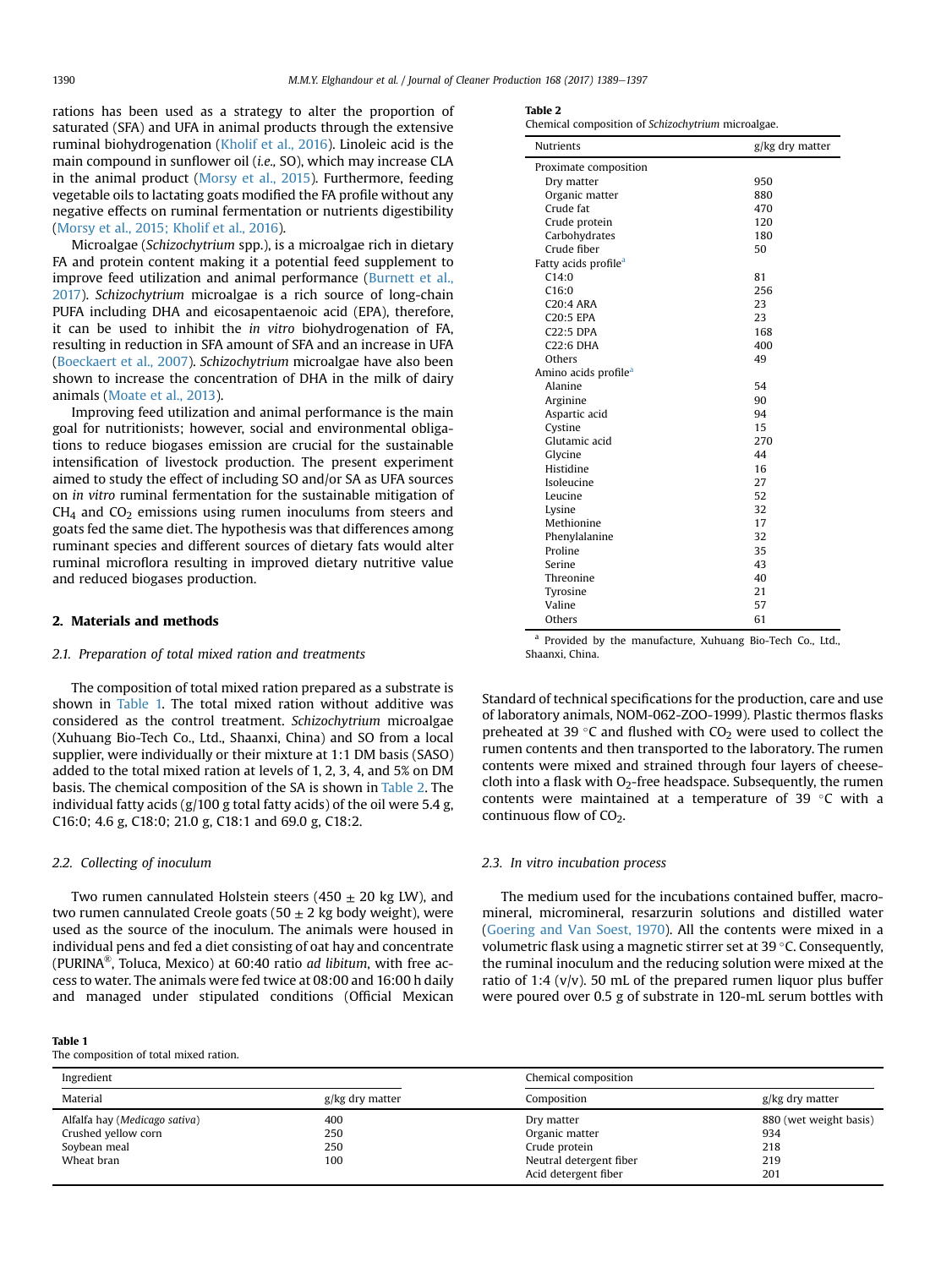appropriate addition of the additives (i.e., SA, SO or a mixture of SA and  $SO/g$  DM. Bottles were maintained at constant  $CO<sub>2</sub>$  flow for 30 s, capped with neoprene plugs and sealed with aluminum rings. The vials were placed in an incubator (Riossa®, F-51 D, Mexico State, Mexico) at 39  $\degree$ C for 48 h. Additionally, three bottles as blanks (rumen fluid only) were incubated for 48 h. Three incubation runs were performed in three weeks.

# 2.4. Measurement of biogas production

The readings of biogas production (GP) were recorded at 2, 4, 6, 8, 10, 12, 24 and 48 h of incubation using a water displacement apparatus ([Fedorak and Hrudey, 1983\)](#page-7-0). The apparatus was designed with a universal support, with a conical funnel, a 100 mL burette and two latex hoses of 0.5 (1 m in length and 3/8-inch diameter). The vials were punctured with a 16-gauge needle placed at the end of the hose and the volume of GP (mL) was measured.

After 48 h of incubation, 5 ml of gas was taken and stored in vials with saturated saline solution prepared with 400 g of NaCl in 1 L of distilled water and the pH set at 2. Subsequently, 5 mL of 20% methyl orange was added as indicator for  $CH<sub>4</sub>$  and  $CO<sub>2</sub>$  concentration determinations. The previously prepared saturated saline solution was stored in 60 mL serological vials without headspace and neoprene plugs placed and sealed with aluminum rings, and stored away from light.

To determine the CH<sub>4</sub> and CO<sub>2</sub>, a sample of gas phase (10  $\mu$ L) was taken from the vials with saturated saline and injected into a PerkinElmer, Claurus 500 gas chromatograph (Mexico City, Mexico) with a flame ionization detection and helium as the carrier gas. A thermal conductivity detector was used with the oven, column and TCD temperatures programmed at 80 $\degree$ C, 170 $\degree$ C and 130 $\degree$ C, respectively. Retention times were 0.73 min and 1.05 min for CH4 and CO<sub>2</sub>, respectively.

At the end of incubation at 48 h, the fermentation process was stopped by swirling the bottles in ice for 5 min and then the bottles uncapped and the pH measured immediately using a pH meter (Thermo Scientific, Orion Star™ A121, Beverly, MA, USA). The bottles' contents were filtered in to Ankom® Technologies F57 bags (at constant weight) using a filtration system connected to a vacuum pump. Hot water was used to rinse the bottles three times to ensure recovery of all the residue of fermentation and then the bags dried in a forced air oven (55 °C for 48 h). Dry matter (DM) degradation was calculated by difference between the initial weight of the dried substrate and the weight of the dried residue.

After the pH measurement and filtration, 4 mL of the medium was mixed with 1 mL of metaphosphoric acid (25%), and another 4 mL mixed with 1 mL of formaldehyde (10%), shaken slightly and placed in a refrigerator at  $4^{\circ}$ C until analysis of ammonia-N concentration and bacterial and protozoal count, respectively.

#### 2.5. Counting of total bacteria and protozoa

A Petroff-Hausser counting chamber (Hausser Scientific®, 3900, Horsham, PA) and a phase contrast microscope (100x, Olympus<sup>®</sup>, BX51, Mexico City, Mexico) were used to quantify the concentration of total bacteria after 48 h of incubation. 0.5 mL of 10% formaldehyde fixed medium was taken and diluted in 4.5 mL of distilled water. The bacterial concentration per mL was determined as the average number of bacteria observed in each grid, multiplied by the dilution factor and the chamber factor ( $2 \times 10^7$ ), according to the following formula:

Bacterial number number/mL =  $\mu \times FD1 \times FD2 \times 2^7$ 

where:  $\mu$  is the average number of bacteria in each grid per

treatment, FD1 is the first dilution factor (1.25) and FD2 is the second dilution factor (10).

For the protozoal count, 1 mL of the 10% formaldehyde fixed sample was diluted in 1 mL of distilled water, then 0.5 mL of the mixture was taken with a Pasteur pipette (BRAND, 7712, Wertheim, Germany) and deposited into a Neubauer chamber (BRAND, 7178- 10, Wertheim, Germany), and subsequently observed under a contrast microscope (400 $\times$ , Carl Zeiss®, Axiostar, Mexico City, Mexico). The protozoa count was made in eight quadrants (4 of each grid), taking as viable protozoa those that maintained their morphological integrity. The concentration of protozoa per mL of culture medium was estimated as the average number of protozoa observed in each grid, multiplied by the dilution factor and the chamber factor ( $1 \times 10^4$ ), according to the formula:

Protozoal number =  $\mu \times FD1 \times FD2 \times 10^4$ 

where:  $= \mu$  is the average number of protozoa in each grid per treatment, FD1 is the first dilution factor (5), and FD2 is the second dilution factor (3).

# 2.6. Chemical analyses

Table 3 presents the chemical analysis methods used for the total mixed ration and microalgae. The fatty and amino acid content of SA were determined according to the Chinese national standard methods (National Standards of People's Republic of China 2010) using the analysis methods (method ID: GB  $5413.27-2010$ ) and (method ID: GB/T 5009 $\cdot$ 124-2003), respectively. The SO fatty acid contents were analyzed according to [AOAC \(1997\)](#page-7-0) using fatty acids methyl esters prepared by base-catalyzed methanolysis of the glycerides as provided by Xuhuang Bio-Tech Co., Ltd., Shaanxi, China. The concentration of ruminal ammonia-N was determined according to [Broderick and Kang \(1980\)](#page-7-0) method.

# 2.7. Calculations

For the estimation of GP, gas volumes (mL/g DM) were fitted using the NLIN procedure of [SAS \(2002\)](#page-8-0) according to [France et al.](#page-7-0) [\(2000\)](#page-7-0) model as:

$$
y = b \times \left[1 - e^{-c(t - Lag)}\right]
$$

where  $y$  is the volume of GP at time  $t(h)$ ; b is the asymptotic GP (mL/g DM); c is the fractional rate of fermentation (/h), and  $L(h)$  is the discrete lag time prior to any gas is released.

Metabolizable energy (ME, MJ/kg DM) and in vitro organic matter digestibility (OMD, g/kg DM) were estimated according to [Menke et al. \(1979\)](#page-8-0) as:

 $ME = 2.20 + 0.136GP + 0.057CP$ 

where GP is gas production (mL/0.5 g DM) and CP is crude protein

Table 3

Chemical analyses methods used for analyzing the total mixed ration.

| Chemical parameter      | Method                   |
|-------------------------|--------------------------|
| Dry matter content      | (AOAC, 1997; #934.01)    |
| Ash content             | (AOAC, 1997; #942.05)    |
| Nitrogen content        | (AOAC, 1997; #954.01)    |
| Ether extract           | (AOAC, 1997; #920.39)    |
| Neutral detergent fiber | (Van Soest et al., 1991) |
| Acid detergent fiber    | (AOAC, 1997; #973.18)    |
| Acid detergent lignin   | (AOAC, 1997; #973.18)    |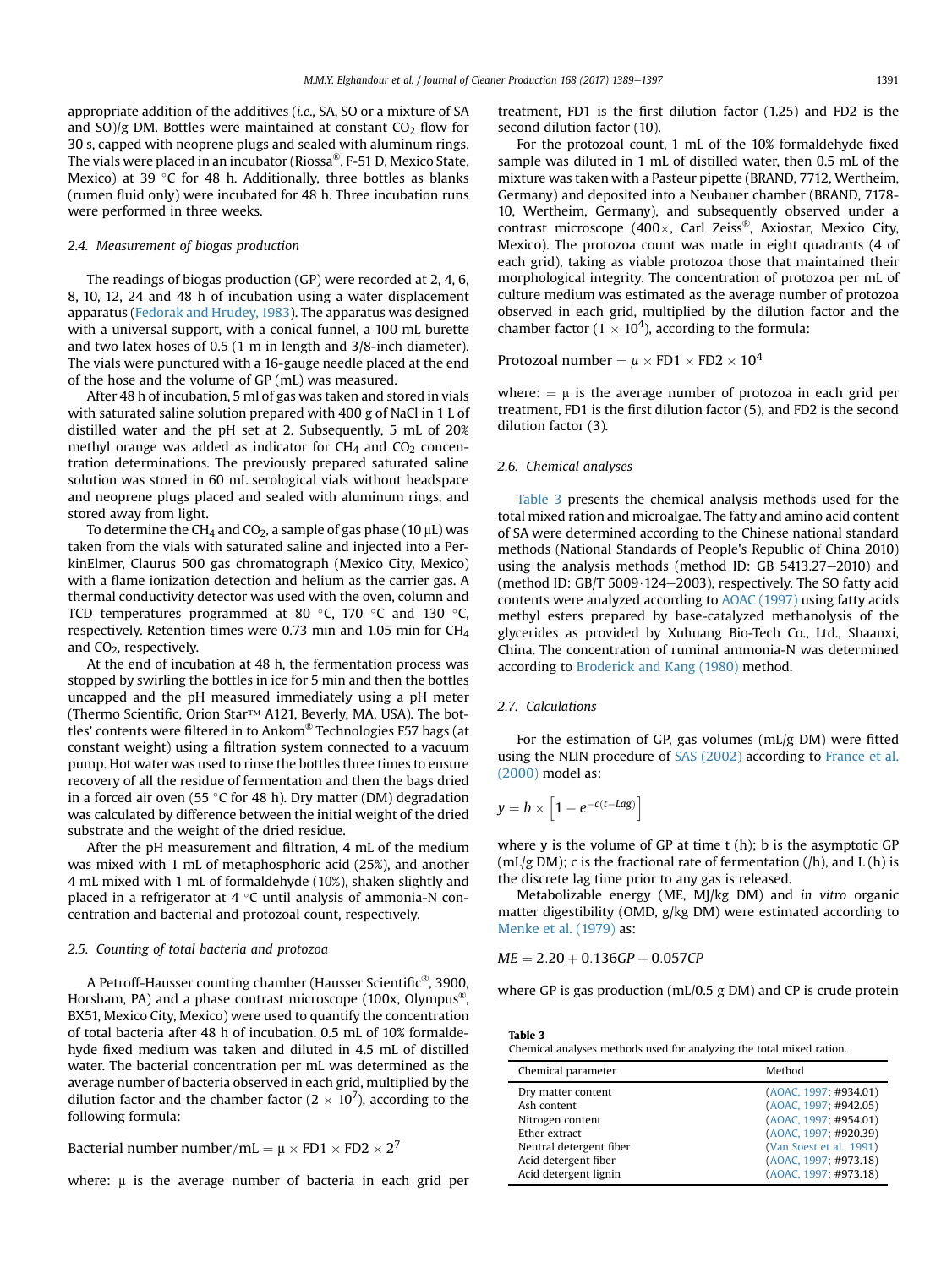$(g/kg DM)$ 

$$
OMD = 148.8 + 8.89GP + 4.5CP + 0.651A
$$

where GP is net GP in mL from 200 mg of dry sample after 24 h of incubation, CP is crude protein (g/kg DM) and A is ash (g/kg DM).

The partitioning factor at 24 h of incubation ( $PF_{24}$ ; a measure of fermentation efficiency) was calculated as the ratio of DM degradability in vitro (DMD, mg) to the volume (mL) of GP at 24 h (i.e., DMD/total GP  $(GP_{24})$ ) according to [Blümmel et al. \(1997\)](#page-7-0). Gas yield  $(GY_{24})$  was calculated as the volume of gas (V, mL gas/g DM) produced after 24 h of incubation divided by the amount of DMD (m, g) as:

$$
GY_{24} = \frac{V}{m}
$$

Short chain fatty acid concentrations (SCFA, mmol/200 mg DM) were calculated according to [Getachew et al. \(2002\)](#page-8-0) as:

 $SCFA = 0.0222GP - 0.00425$ 

where GP is the 24 h net GP (mL/200 mg DM).

Microbial biomass production (MCP, mg/g DM) was calculated ([Blümmel et al., 1997\)](#page-7-0) as:

 $MCP = m - (gas \times 2.2)$ 

where the 2.2 (mg/mL) is a stoichiometric factor that expresses mg of C, H and O required for the SCFA gas associated with production of 1 mL of gas ([Blümmel et al., 1997\)](#page-7-0) and gas is gas (mL).

#### 2.8. Statistical analyses

The effects of additive type, inoculum source and additive dose were analyzed using a  $3 \times 4$  factorial design with 3 replicates in a randomized complete block design. Data were analyzed using the GLM procedure [\(SAS, 2002\)](#page-8-0) using the model:  $Y_{iikl} = \mu + A_i + R_i$  $+D_k+(A\times R)_{ii}+(A\times D)_{ik}+(R\times D)_{ik}+(A\times R\times D)_{iik}+\epsilon_{iikl}$  where:  $Y_{ijkl}$  is the observation,  $\mu$  is the population mean,  $A_i$  is the additive type effect,  $R_i$  is the inoculum source effect,  $D_k$  is the additive dose effect,  $(A \times R)_{ii}$  is the interaction between additive type and inoculum source,  $(A \times R \times D)_{ijk}$  is the interaction between additive type, inoculum source and additive dose, and  $\varepsilon_{ijkl}$  is the residual error. Tukey test was used to separate means.

# 3. Results and discussion

The occurrence of interactions between inoculum source  $\times$  additive type, and inoculum source  $\times$  additive type  $\times$  dose are evidences that the effect of each additive was inoculum and dose-dependent. Therefore, the discussion will be based on the effect of each feed additive at different doses with both rumen inoculum sources.

# 3.1. Biogases production

Significant effects ( $P < 0.05$ ) of inoculum source  $\times$  additive type, and inoculum source  $\times$  additive type  $\times$  dose interactions were observed for GP, CH<sub>4</sub> and CO<sub>2</sub> production ([Table 4\)](#page-4-0). The goat inoculum at levels 1, 2, 4, and 5% of SO, the doses 2, 3 and 5% of SA and the doses 1 and 3% of SASO increased ( $P < 0.001$ ) the asymptotic GP, and GP, while decreasing ( $P < 0.05$ ) the rate of GP compared with the control treatment. The steer inoculum at doses 1 and 4% of SO increased ( $P < 0.001$ ) the asymptotic GP and the rate of GP, while all levels of SA and SASO treatments decreased the asymptotic GP and increased the rate of GP. All doses of additives linearly decreased  $(P < 0.001)$  lag time of GP with the steers inoculum whereas the goat inoculum had no effect on lag time of GP.

At the levels of 3% of SO, 1 and 4% of SA and 2, 4 and 5% of SASO, the goats' inoculum decreased CH<sub>4</sub> production ( $P < 0.001$ ), while the other levels of additives increased it ([Table 4](#page-4-0)). All doses of SO decreased ( $P < 0.005$ ) proportional CH<sub>4</sub> production, and increased proportional  $CO<sub>2</sub>$  production. Without affecting the proportional CH4 production, SO at 2, 3 and 5%, and all levels of both SA and SASO decreased CH<sub>4</sub> production ( $P = 0.001$ ) with the steers inoculum. The levels 3 and 5% of SO increased the production of  $CO<sub>2</sub>$  without affecting the proportional  $CO<sub>2</sub>$  production and  $CO<sub>2</sub>$  production.

It has been previously reported that using rumen fluid from different ruminant species to inoculate the in vitro incubation cultures is a useful tool to examine possible differences in the ruminal microbial population and the digestive capacity of each ruminant species ([Salem, 2005; Weimer, 2015](#page-8-0)). The lack of effect on asymptotic GP with cattle and goat inoculums is in agreement with earlier works by [Aderinboye et al. \(2016\)](#page-7-0) who reported similarity in the estimated total GP among inoculums collected from cattle, sheep and goats. In the present experiment, the rate of GP was higher for goat than steer inoculum. In contrast, [Aderinboye et al.](#page-7-0) [\(2016\)](#page-7-0) observed higher rate of GP with cattle compared with goat inoculum, which might be due to the varied diets fed to rumen liquor donors. [Cone et al. \(2000\)](#page-7-0) reported a well-correlated total GP from inoculum of sheep and cattle, but poor correlation of rates of GP with the two inoculums. At the same time, the lack of effect on lag time between steer and goat inoculum in the current study reveals that the time taken for microbes to adhere to the substrates, and microbial attachment to insoluble substrate was similar.

Sunflower oil at all levels produced higher GP with increasing rate of GP with goat inoculum whereas with the steer inoculum, SO only caused the same effect at two levels (*i.e.*, 1 and  $4\%$ ) - [Fig. 1.](#page-5-0) The reasons for these difference between inoculum from goats and steers are unclear, however, the differences in lipid metabolism among ruminant species [\(Chilliard et al., 2003\)](#page-7-0) is a probable reason. It was expected that increasing the level of SO would disturb fermentation and digestion activities of the total mixed ration due to the anti-microbial effect of UFA of the oil. Additionally, the inclusion of SO up to 4 and 5% of the diet did not negatively affect ruminal fermentation. In agreement with results of the current study, [Narimani-Rad et al. \(2011\)](#page-8-0) observed a positive effect with the inclusion SO at 2.5% to a concentrate-based diet containing alfalfa forage and barley grain at 40:60, and a negative effect on GP at 5% of SO inclusion. Furthermore, [Narimani-Rad et al. \(2012\)](#page-8-0) observed lack of effect on GP or rate of GP with the inclusion of SO at the same levels with forage-based diets. This variation might be due to the different substrates used. Sunflower oil inclusion to a foragebased diet may coated feed particles and decreased attachment of ruminal microbes resulting in similar fermentation patterns ([Narimani-Rad et al., 2012](#page-8-0)).

The in vitro results of micro-algae supplementation appear promising, in agreement with [Kholif et al. \(2017\)](#page-8-0), however, further in vivo studies are required to elucidate the optimum dose in ruminants in terms of effects on feed nutritive value and  $CH<sub>4</sub>$  production. Schizochytrium microalgae alone or with SO (i.e., SASO treatment) negatively affected GP with steer inoculum revealing negative effects on steers' nutrition; however, some doses increased GP with goat inoculum. More research is required to elucidate the effect of SA on feed utilization between goats and steers. This difference is another indicator about different microbial profile between goats and steers. It is well documented that most species of microalgae contain some antioxidative, antimicrobial or compounds with cytotoxic effects ([Scholz and Liebezeit, 2012\)](#page-8-0), which might be negatively affected GP. Furthermore, the contents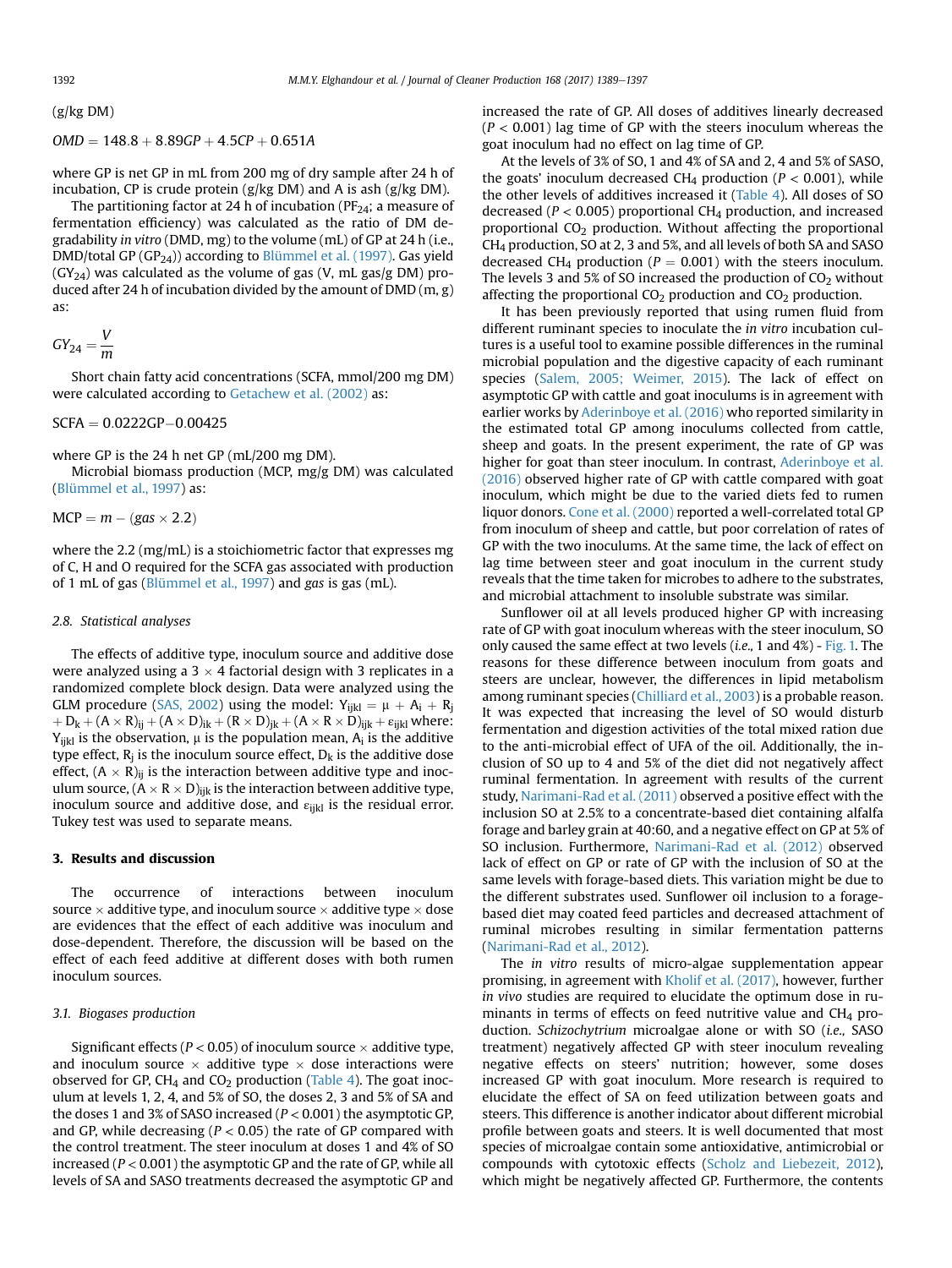# <span id="page-4-0"></span>Table 4

In vitro biogas production (mL/g DM) of a total mixed ration incubated with inoculum from goats and steers in the presence of sunflower oil, Schizochytrium microalgae or their mixture at 1:1 DM basis.

| Inoculum Additive                        |                            |                          | Dose (% of Gas production parameters <sup>a</sup> |                                     |                       |                            |                                     | $CO2$ production at 48 h of incubation |                              | $CH4$ production at 48 h of incubation        |                            |                              |
|------------------------------------------|----------------------------|--------------------------|---------------------------------------------------|-------------------------------------|-----------------------|----------------------------|-------------------------------------|----------------------------------------|------------------------------|-----------------------------------------------|----------------------------|------------------------------|
|                                          |                            | ration DM) $\frac{1}{h}$ |                                                   | $\boldsymbol{c}$                    | Lag                   | mL gas/g<br>degraded<br>DM | CO <sub>2</sub><br>production $CO2$ | Proportional<br>production             | mL $CO2/g$<br>degraded<br>DM | CH <sub>4</sub><br>production CH <sub>4</sub> | Proportional<br>production | mL $CH4/g$<br>degraded<br>DM |
| Goat                                     | Control                    | $\mathbf{0}$             | 192                                               | 0.125                               | 2.31                  | 288                        | 170                                 | 89.0                                   | 257                          | 21.1                                          | 11.0                       | 31.8                         |
|                                          | Sunflower oil              | $\mathbf{1}$             | 273                                               | 0.099                               | 1.87                  | 360                        | 232                                 | 85.8                                   | 309                          | 38.4                                          | 14.2                       | 51.2                         |
|                                          |                            | $\overline{\mathbf{c}}$  | 267                                               | 0.104                               | 2.15                  | 355                        | 223                                 | 84.1                                   | 299                          | 42.2                                          | 15.9                       | 56.6                         |
|                                          |                            | 3                        | 162                                               | 0.215                               | 2.14                  | 215                        | 135                                 | 83.5                                   | 180                          | 26.8                                          | 16.5                       | 35.5                         |
|                                          |                            | 4                        | 296                                               | 0.095                               | 1.31                  | 388                        | 248                                 | 84.9                                   | 329                          | 44.5                                          | 15.1                       | 59.0                         |
|                                          |                            | 5                        | 278                                               | 0.106                               | 2.04                  | 363                        | 224                                 | 80.9                                   | 294                          | 52.9                                          | 19.1                       | 69.4                         |
|                                          | Schizochytrium microalgae  | $\mathbf{1}$             | 154                                               | 0.214                               | 2.44                  | 198                        | 132                                 | 85.5                                   | 170                          | 22.4                                          | 14.5                       | 28.8                         |
|                                          |                            | $\overline{2}$           | 277                                               | 0.100                               | 2.10                  | 353                        | 236                                 | 86.0                                   | 304                          | 38.5                                          | 14.0                       | 49.5                         |
|                                          |                            | 3                        | 270                                               | 0.111                               | 1.98                  | 359                        | 231                                 | 86.1                                   | 309                          | 37.4                                          | 13.9                       | 50.0                         |
|                                          |                            | $\overline{4}$           | 163                                               | 0.223                               | 2.84                  | 213                        | 143                                 | 87.8                                   | 187                          | 19.8                                          | 12.2                       | 26.0                         |
|                                          |                            | 5                        | 248                                               | 0.114                               | 2.08                  | 328                        | 212                                 | 85.6                                   | 281                          | 35.6                                          | 14.4                       | 47.1                         |
|                                          | Sunflower + Schizochytrium | $\overline{1}$           | 265                                               | 0.108                               | 1.96                  | 349                        | 232                                 | 88.3                                   | 308                          | 31.0                                          | 11.8                       | 41.0                         |
|                                          | microalgae                 | 2                        | 152                                               | 0.222                               | 2.29                  | 202                        | 132                                 | 86.6                                   | 175                          | 20.4                                          | 13.4                       | 27.0                         |
|                                          |                            | 3                        | 260                                               | 0.101                               | 1.96                  | 338                        | 224                                 | 87.0                                   | 294                          | 33.7                                          | 13.0                       | 44.0                         |
|                                          |                            | $\overline{4}$           | 165                                               | 0.197                               | 2.12                  | 220                        | 143                                 | 86.3                                   | 190                          | 22.7                                          | 13.7                       | 30.2                         |
|                                          |                            | 5                        | 144                                               | 0.224 2.74                          |                       | 193                        | 125                                 | 87.0                                   | 168                          | 18.7                                          | 13.0                       | 25.2                         |
|                                          | <b>SEM</b>                 |                          | 4.5                                               | 0.0039 0.148                        |                       | 7.5                        | 4.5                                 | 1.07                                   | 7.3                          | 2.71                                          | 1.07                       | 3.63                         |
|                                          | Additive                   |                          |                                                   | $< 0.001 < 0.001$ 0.001             |                       | < 0.001                    | < 0.001                             | 0.538                                  | < 0.001                      | 0.004                                         | 0.547                      | 0.004                        |
|                                          | Linear                     |                          |                                                   | $< 0.001$ $< 0.001$ 0.299           |                       | 0.018                      | < 0.001                             | 0.001                                  | 0.008                        | 0.892                                         | 0.001                      | 0.033                        |
|                                          | Quadratic                  |                          | $< 0.001$ 0.022                                   |                                     | 0.148                 | 0.229                      | < 0.001                             | 0.005                                  | 0.016                        | 0.168                                         | 0.006                      | 0.015                        |
| Steers                                   | Control                    | $\bf{0}$                 | 235                                               | 0.093                               | 2.12                  | 340                        | 204                                 | 87.9                                   | 299                          | 28.0                                          | 12.1                       | 41.0                         |
|                                          | Sunflower oil              | $\mathbf{1}$             | 339                                               | 0.093                               | 1.51                  | 437                        | 286                                 | 85.1                                   | 373                          | 49.8                                          | 14.9                       | 64.8                         |
|                                          |                            | $\overline{2}$           | 214                                               | 0.196                               | 1.75                  | 281                        | 181                                 | 84.7                                   | 238                          | 32.7                                          | 15.3                       | 43.0                         |
|                                          |                            | 3                        | 201                                               | 0.250                               | 1.84                  | 271                        | 167                                 | 83.4                                   | 226                          | 33.2                                          | 16.6                       | 44.9                         |
|                                          |                            | $\overline{4}$           | 339                                               | 0.091                               | 1.79                  | 433                        | 272                                 | 81.4                                   | 353                          | 62.1                                          | 18.6                       | 80.5                         |
|                                          |                            | 5                        | 219                                               | 0.210                               | 1.79                  | 289                        | 176                                 | 80.3                                   | 232                          | 43.0                                          | 19.7                       | 56.9                         |
|                                          | Schizochytrium microalgae  | $\mathbf{1}$             | 192                                               | 0.249                               | 1.84                  | 257                        | 168                                 | 87.4                                   | 225                          | 24.1                                          | 12.6                       | 32.1                         |
|                                          |                            | $\overline{2}$           | 221                                               | 0.189                               | 1.73                  | 290                        | 189                                 | 85.6                                   | 248                          | 31.9                                          | 14.4                       | 41.7                         |
|                                          |                            | 3                        | 210                                               | 0.210                               | 1.77                  | 285                        | 180                                 | 85.9                                   | 245                          | 29.7                                          | 14.1                       | 40.3                         |
|                                          |                            | $\overline{4}$           | 201                                               | 0.197                               | 1.64                  | 269                        | 173                                 | 86.1                                   | 231                          | 28.0                                          | 13.9                       | 37.6                         |
|                                          |                            | 5                        | 197                                               | 0.207                               | 1.79                  | 254                        | 169                                 | 85.9                                   | 218                          | 27.9                                          | 14.1                       | 36.0                         |
|                                          | Sunflower + Schizochytrium | $\overline{1}$           | 209                                               | 0.217                               | 1.81                  | 274                        | 180                                 | 86.0                                   | 235                          | 29.2                                          | 14.0                       | 38.3                         |
|                                          | microalgae                 | 2                        | 182                                               | 0.211                               | 1.51                  | 240                        | 156                                 | 86.0                                   | 206                          | 25.5                                          | 14.0                       | 33.8                         |
|                                          |                            | 3                        | 208                                               | 0.206                               | 1.80                  | 271                        | 178                                 | 85.6                                   | 232                          | 30.0                                          | 14.4                       | 39.0                         |
|                                          |                            | 4                        | 203                                               | 0.231                               | 1.83                  | 264                        | 178                                 | 87.9                                   | 232                          | 24.7                                          | 12.1                       | 32.2                         |
|                                          |                            | 5                        | 178                                               | 0.207                               | 1.45                  | 232                        | 156                                 | 87.7                                   | 204                          | 21.7                                          | 12.3                       | 28.4                         |
|                                          | <b>SEM</b>                 |                          | 8.0                                               | 0.0047 0.137                        |                       | 12.2                       | 7.3                                 | 1.166                                  | 11.5                         | 3.05                                          | 1.16                       | 4.05                         |
|                                          | Additive                   |                          |                                                   | $< 0.001$ < 0.001 < 0.001 < 0.001   |                       |                            | < 0.001                             | 0.443                                  | < 0.001                      | 0.004                                         | 0.443                      | 0.005                        |
|                                          | Linear                     |                          |                                                   | $< 0.001$ $< 0.001$ 0.067           |                       | < 0.001                    | < 0.001                             | 0.122                                  | < 0.001                      | 0.537                                         | 0.224                      | 0.521                        |
|                                          | Quadratic                  |                          |                                                   | $< 0.001$ $< 0.001$ $< 0.001$ 0.053 |                       |                            | 0.001                               | 0.743                                  | 0.104                        | 0.045                                         | 0.758                      | 0.208                        |
| Pooled SEM <sup>b</sup>                  |                            |                          | 6.5                                               |                                     | 0.0043 0.143 10.10    |                            | 6.06                                | 1.12                                   | 9.61                         | 2.88                                          | 1.12                       | 3.85                         |
| $P$ value                                |                            |                          |                                                   |                                     |                       |                            |                                     |                                        |                              |                                               |                            |                              |
| Inoculum                                 |                            |                          | 0.090                                             |                                     | $< 0.001$ 0.387 0.260 |                            | 0.019                               | 0.035                                  | 0.082                        | 0.282                                         | 0.034                      | 0.161                        |
| Additive                                 |                            |                          |                                                   | $< 0.001$ < 0.001 < 0.001 < 0.001   |                       |                            | < 0.001                             | 0.326                                  | < 0.001                      | < 0.001                                       | 0.324                      | < 0.001                      |
| Dose                                     |                            |                          |                                                   |                                     |                       |                            |                                     |                                        |                              |                                               |                            |                              |
| Linear                                   |                            |                          | 0.156                                             | $< 0.001$ 0.615 $< 0.001$           |                       |                            | 0.101                               | 0.561                                  | < 0.001                      | 0.709                                         | 0.549                      | 0.054                        |
|                                          | Quadratic                  |                          |                                                   | $< 0.001$ $< 0.001$ $< 0.001$ 0.022 |                       |                            | < 0.001                             | 0.080                                  | 0.007                        | 0.535                                         | 0.082                      | 0.455                        |
| Inoculum $\times$ additive               |                            |                          | 0.007                                             | 0.001 0.004 0.038                   |                       |                            | 0.002                               | 0.713                                  | 0.052                        | 0.466                                         | 0.726                      | 0.629                        |
| Inoculum $\times$ additive $\times$ dose |                            |                          |                                                   | $< 0.001$ < 0.001 < 0.001 < 0.001   |                       |                            | < 0.001                             | 0.483                                  | < 0.001                      | 0.040                                         | 0.475                      | 0.071                        |

<sup>a</sup> b is the asymptotic gas production (mL/g DM); c is the rate of gas production (/h); Lag is the initial delay before gas production begins (h).

**b** SEM, standard error of the mean.

of long chain fatty acids in SA may have a negative effect on feed digestion and fermentation ([Beauchemin et al., 2007; Burnett et al.,](#page-7-0) [2017](#page-7-0)).

The different effects of rumen inoculum on  $CH<sub>4</sub>$  and fermentation parameters could be a result of different bacterial and protozoal populations and microbial activity in goats and steers ([Aderinboye et al., 2016](#page-7-0)). [Hook et al. \(2010\)](#page-8-0) reported that CH4 production varies based on the ruminant species because the protozoal population varies from animal-to-animal despite the feeding of the same diets ([Boeckaert et al., 2007\)](#page-7-0). Ruminal microbial populations depend mainly on the type of diet fed, and since both of steers and goats were maintained on the same diet, microbial species were not expected to vary [\(Mould et al., 2005\)](#page-8-0).

Other factors such as host animal effects, sampling time and source, sample preparation and inoculation could have caused some variations in inoculum ([Mould et al., 2005\)](#page-8-0). Additionally, differences in dentition, chewing/eating behavior, gut physiology, compartment dimensions and retention time would influence gut microflora ([Salem et al., 2013\)](#page-8-0). Thus, variations in  $CH<sub>4</sub>$  production and fermentation parameters between steer and goat rumen fluid indicates that one species cannot be used to predict  $CH<sub>4</sub>$  production and fermentation profile of feeds [\(Aderinboye et al., 2016\)](#page-7-0), and wherever possible that the inoculum should be obtained from an appropriate host animal.

Sustainable mitigation of  $CH_4$  emissions is not only environmentally beneficial, but would also increase feed energy-use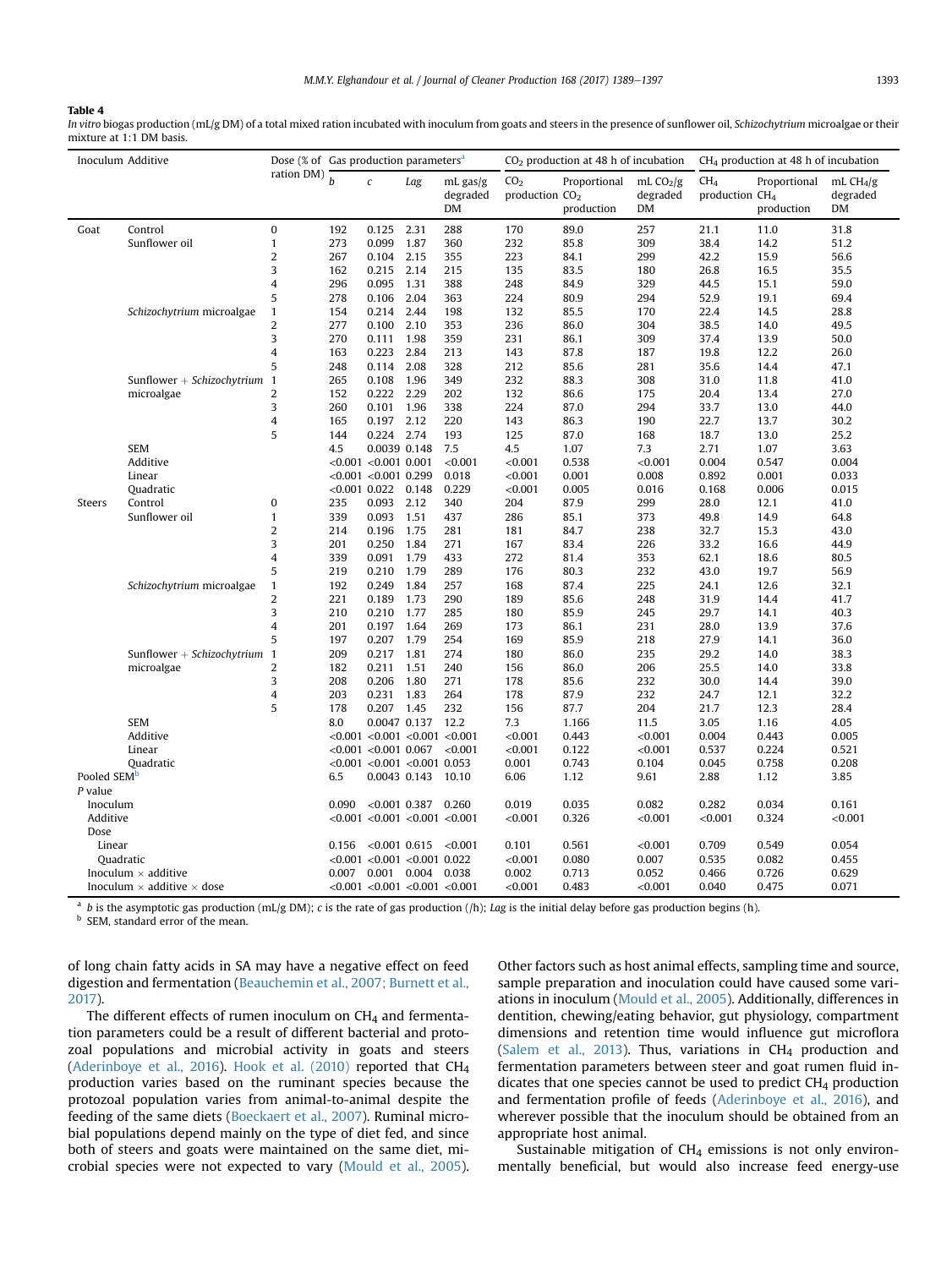<span id="page-5-0"></span>

efficiency in ruminants. Based on the energy balances reported by [Nkrumah et al. \(2006\)](#page-8-0), the reduction in  $CH<sub>4</sub>$  emission could potentially increase body weight gain of growing cattle by 75 g/ d and milk production in dairy cows by approximately 1 L/d. The inclusion of dietary lipids is considered as one of the most effective strategy of depressing ruminal methanogenesis [\(Martin et al.,](#page-8-0) [2010\)](#page-8-0). However, although high levels of dietary lipids may reduce  $CH<sub>4</sub>$  production up to 40% [\(Jordan et al., 2006](#page-8-0)), increasing the level of dietary lipids beyond 8% can reduce feed intake. Therefore, the level of lipids in ruminant diets must be limited to  $6-8\%$  DM to avoid negative impacts on feed intake and fiber digestion and to reduce CH<sub>4</sub> production by up to  $10-25%$  ([Beauchemin et al., 2008\)](#page-7-0). In the present experiment, SO, SA and SASO decreased proportional CH4. This result was expected based on the well documented theory that dietary lipids can be used as an option to reduce methanogenic archaea, due to their ability to inhibit ruminal protozoa [\(Hook et al.,](#page-8-0) [2010\)](#page-8-0). Diets that high in UFA undergo ruminal biohydrogenation, which forms an alternative  $H_2$  sink to methanogenesis [\(Johnson](#page-8-0) [and Johnson, 1995\)](#page-8-0). Reduction of  $H_2$  accumulation in the rumen by addition of UFA seems to be a promising procedure to reduce rumen CH4 production. Fatty acids can bind to the cell membrane and interrupt membrane transport ([Dohme et al., 2001\)](#page-7-0). Suppression of ruminal methanogenesis with dietary lipids depends mainly on the degree of unsaturation of the fatty acids, where sources rich in long chain fatty acids inhibit ruminal cellulolytic microbes to a greater degree than SCFA ([Meale et al., 2012](#page-8-0)). This may explain the varied responses between SO and SA.

Microalgae with high concentrations of EPA and DHA fatty acids have been shown to shift ruminal fermentation towards increased propionate production and decreased CH4 production ([Johnson and](#page-8-0) [Johnson, 1995](#page-8-0)). [Fievez et al. \(2007\)](#page-7-0) reported a reduction on in vitro CH4 production up to 80% with the addition of DHA-enriched microalgae.

The varied responses to SO and SA inclusion between goat and steer inoculum were expected because many factors including the ruminant species, experimental diet, and the type of lipid used accounted for varying effects of lipids on methane abatement ([Hook et al., 2010](#page-8-0)). [Beauchemin et al. \(2007\)](#page-7-0) reported an  $11.5-22.0%$  reduction in methanogenesis with the inclusion of SO in the diet of cows.

# 3.2. Ruminal bacteria and protozoa count

There were no significant statistical differences (P>0.05) with the inoculum source  $\times$  additive type or inoculum source  $\times$  additive type  $\times$  dose interactions for bacterial and protozoal counts ([Table 5](#page-6-0)). Both inoculum sources and additives at all doses quadratically decreased ( $P = 0.003$ ) total protozoal counts and linearly increased ( $P = 0.002$ ) total bacterial counts.

Different effects on ruminal protozoa with different dietary fat sources have been reported ([Wanapat and Khampa, 2006; Abubakr](#page-8-0) [et al., 2013](#page-8-0)). The lower protozoal counts with SO and SA can be explained based on the toxic effect of oils at high levels ([Abubakr](#page-7-0) [et al., 2013\)](#page-7-0) and unsaturated C18 fatty acids (i.e., SO; [Newbold](#page-8-0) [and Chamberlain, 1988](#page-8-0)) to rumen ciliate protozoa. High level of dietary lipid is toxic to rumen protozoa due to the limited ability of protozoa to absorb and transform lipids ([Williams, 1989](#page-8-0)), resulting in rupture of the protozoa cells ([Girard and Hawke, 1978\)](#page-8-0). Protozoa has a low ability to perform ruminal fat biohydrogenation compared with bacteria, thus the inclusion of dietary lipids in the

Fig. 1. In vitro biogas production (mL/g incubated DM) of a total mixed ration incubated with inoculum from goats and steers in the presence of sunflower oil, Schizochytrium microalgae or their mixture (1:1 DM basis) at five levels.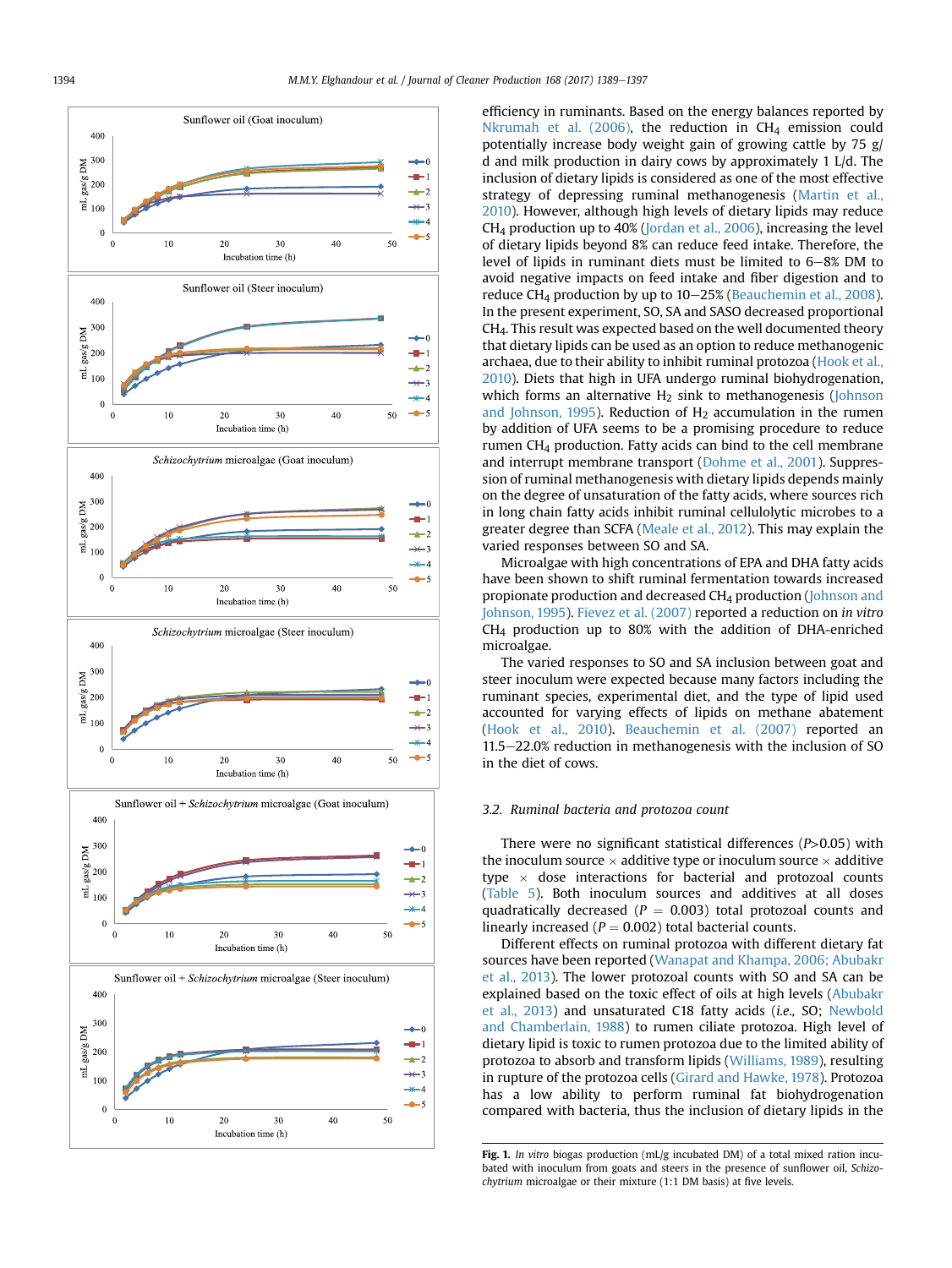#### <span id="page-6-0"></span>Table 5

In vitro fermentation parameters<sup>a</sup> of a total mixed ration incubated with inoculum from goats and steers in the presence of sunflower oil, Schizochytrium microalgae or their mixture at 1:1 DM basis.

|                         | Inoculum Additive                        | Dose (% of ration pH<br>DM) |                 | <b>SCFA</b>               | $NH3-N$ DMD                             |                           | <b>OMD</b>                          | <b>ME</b>                                                                                        | $PF_{24}$                                                                                                                                  | $GY_{24}$ | <b>MCP</b>              | Total<br>bacteria $\times$ $10^8$ | Total<br>protozoa $\times$ 10 <sup>5</sup> |
|-------------------------|------------------------------------------|-----------------------------|-----------------|---------------------------|-----------------------------------------|---------------------------|-------------------------------------|--------------------------------------------------------------------------------------------------|--------------------------------------------------------------------------------------------------------------------------------------------|-----------|-------------------------|-----------------------------------|--------------------------------------------|
| Goat                    | Control                                  | $\bf{0}$                    | 6.91            | 4.02                      | 55.7                                    | 664                       | 575                                 | 8.39                                                                                             | 5.59                                                                                                                                       | 179       | 616                     | 4.88                              | 6.82                                       |
|                         | Sunflower oil                            | $\mathbf{1}$                | 6.49            | 5.47                      | 66.4                                    | 753                       | 691                                 | 10.17                                                                                            | 5.18                                                                                                                                       | 193       | 739                     | 9.73                              | 4.36                                       |
|                         |                                          | $\overline{2}$              | 6.49            | 5.42                      | 61.9                                    | 747                       | 687                                 | 10.11                                                                                            | 5.19                                                                                                                                       | 192       | 734                     | 10.58                             | 3.75                                       |
|                         |                                          | 3                           | 6.44            | 3.56                      | 60.3                                    | 755                       | 538                                 | 7.83                                                                                             | 5.78                                                                                                                                       | 173       | 578                     | 11.97                             | 3.09                                       |
|                         |                                          | 4                           | 6.46            | 5.86                      | 61.7                                    | 755                       | 723                                 | 10.66                                                                                            | 5.11                                                                                                                                       | 196       | 772                     | 11.72                             | 3.72                                       |
|                         |                                          | 5                           | 6.46            | 5.67                      | 61.6                                    | 762                       | 707                                 | 10.42                                                                                            | 5.14                                                                                                                                       | 194       | 756                     | 9.60                              | 4.49                                       |
|                         | Schizochytrium microalgae                | $\mathbf{1}$                | 6.45            | 3.38                      | 61.5                                    | 776                       | 524                                 | 7.61                                                                                             | 5.88                                                                                                                                       | 170       | 562                     | 4.98                              | 4.39                                       |
|                         |                                          | $\overline{2}$              | 6.47            | 5.56                      | 61.3                                    | 776                       | 698                                 | 10.28                                                                                            | 5.17                                                                                                                                       | 194       | 746                     | 8.92                              | 4.30                                       |
|                         |                                          | 3                           | 6.47            | 5.55                      | 60.4                                    | 749                       | 698                                 | 10.28                                                                                            | 5.17                                                                                                                                       | 193       | 746                     | 8.95                              | 3.74                                       |
|                         |                                          | $\overline{4}$              | 6.48            | 3.58                      | 61.7                                    | 765                       | 540                                 | 7.86                                                                                             | 5.77                                                                                                                                       | 173       | 580                     | 7.28                              | 4.22                                       |
|                         |                                          | 5                           | 6.48            | 5.14                      | 69.7                                    | 754                       | 664                                 | 9.76                                                                                             | 5.26                                                                                                                                       | 190       | 711                     | 9.48                              | 4.13                                       |
|                         | Sunflower + Schizochytrium               | $\mathbf{1}$                | 6.46            | 5.41                      | 56.3                                    | 755                       | 686                                 | 10.10                                                                                            | 5.20                                                                                                                                       | 192       | 734                     | 9.05                              | 3.78                                       |
|                         | microalgae                               | $\overline{2}$              | 6.40            | 3.33                      | 56.4                                    | 754                       | 520                                 | 7.55                                                                                             | 5.90                                                                                                                                       | 170       | 559                     | 11.17                             | 3.54                                       |
|                         |                                          | 3                           | 6.48            | 5.24                      | 58.7                                    | 764                       | 673                                 | 9.89                                                                                             | 5.23                                                                                                                                       | 191       | 719                     | 12.55                             | 3.81                                       |
|                         |                                          | $\overline{4}$              | 6.43            | 3.62                      | 58.1                                    | 750                       | 543                                 | 7.90                                                                                             | 5.75                                                                                                                                       | 174       | 582                     | 8.97                              | 3.41                                       |
|                         |                                          | 5                           | 6.38            | 3.16                      | 60.1                                    | 744                       | 506                                 | 7.34                                                                                             | 6.01                                                                                                                                       | 167       | 544                     | 10.30                             | 3.79                                       |
|                         | <b>SEM</b>                               |                             | 0.009           | 0.091                     | 0.91                                    | 9.9                       | 7.3                                 | 0.111                                                                                            | 0.038                                                                                                                                      | 1.1       | 7.6                     | 1.626                             | 0.661                                      |
|                         | Additive                                 |                             |                 |                           | $< 0.001$ $< 0.001$ $< 0.001$ 0.023     |                           |                                     |                                                                                                  | $< 0.001$ < 0.001 < 0.001 < 0.001 < 0.001 0.003                                                                                            |           |                         |                                   | 0.048                                      |
|                         | Linear                                   |                             |                 |                           |                                         |                           |                                     |                                                                                                  | $<$ 0.001 $<$ 0.001 $<$ 0.001 $<$ 0.001 $<$ 0.001 $<$ 0.001 $<$ 0.001 $<$ 0.001 $<$ 0.001 0.930                                            |           |                         |                                   | 0.006                                      |
|                         | Quadratic                                |                             |                 |                           | $< 0.001$ $< 0.001$ $< 0.001$ $< 0.001$ |                           |                                     |                                                                                                  | $< 0.001$ < 0.001 < 0.001 0.0005 < 0.001 0.041                                                                                             |           |                         |                                   | 0.007                                      |
| Steers                  | Control                                  | 0                           | 6.96            | 4.61                      | 55.7                                    | 683                       | 622                                 | 9.12                                                                                             | 5.40                                                                                                                                       | 185       | 666                     | 4.26                              | 6.23                                       |
|                         | Sunflower oil                            | $\mathbf{1}$                | 6.52            | 6.71                      | 62.3                                    | 767                       | 790                                 | 11.69                                                                                            | 4.98                                                                                                                                       | 201       | 843                     | 12.22                             | 3.05                                       |
|                         |                                          | $\overline{2}$              | 6.51            | 4.69                      | 61.3                                    | 761                       | 628                                 | 9.21                                                                                             | 5.37                                                                                                                                       | 186       | 673                     | 11.82                             | 4.20                                       |
|                         |                                          | 3                           | 6.47            | 4.42                      | 65.6                                    | 740                       | 607                                 | 8.88                                                                                             | 5.45                                                                                                                                       | 183       | 650                     | 10.72                             | 3.24                                       |
|                         |                                          | 4                           | 6.47            | 6.66                      | 62.9                                    | 772                       | 786                                 | 11.63                                                                                            | 4.99                                                                                                                                       | 200       | 839                     | 7.57                              | 4.35                                       |
|                         |                                          | 5                           | 6.47            | 4.81                      | 62.2                                    | 757                       | 638                                 | 9.36                                                                                             | 5.34                                                                                                                                       | 187       | 683                     | 8.95                              | 4.06                                       |
|                         | Schizochytrium microalgae                | 1                           | 6.47            | 4.23                      | 63.0                                    | 748                       | 592                                 | 8.65                                                                                             | 5.52                                                                                                                                       | 181       | 634                     | 7.45                              | 2.28                                       |
|                         |                                          | $\overline{2}$              | 6.47            | 4.84                      | 61.7                                    | 764                       | 641                                 | 9.40                                                                                             | 5.33                                                                                                                                       | 188       | 686                     | 6.13                              | 4.76                                       |
|                         |                                          | 3                           | 6.50            | 4.61                      | 61.8                                    | 737                       | 622                                 | 9.12                                                                                             | 5.39                                                                                                                                       | 185       | 666                     | 8.10                              | 2.95                                       |
|                         |                                          | $\overline{4}$              | 6.49            | 4.40                      | 70.0                                    | 749                       | 606                                 | 8.86                                                                                             | 5.46                                                                                                                                       | 183       | 649                     | 8.13                              | 4.71                                       |
|                         |                                          | 5                           | 6.48            | 4.32                      | 65.5                                    | 776                       | 599                                 | 8.77                                                                                             | 5.48                                                                                                                                       | 182       | 642                     | 9.88                              | 2.54                                       |
|                         | Sunflower + Schizochytrium               | $\mathbf{1}$                | 6.47            | 4.59                      | 57.9                                    | 763                       | 620                                 | 9.09                                                                                             | 5.40                                                                                                                                       | 185       | 664                     | 7.22                              | 3.08                                       |
|                         | microalgae                               | $\overline{2}$              | 6.42            | 3.98                      | 59.0                                    | 756                       | 572                                 | 8.35                                                                                             | 5.61                                                                                                                                       | 178       | 613                     | 11.05                             | 3.30                                       |
|                         |                                          | 3                           | 6.49            | 4.57                      | 58.5                                    | 768                       | 619                                 | 9.07                                                                                             | 5.41                                                                                                                                       | 185       | 663                     | 9.00                              | 3.15                                       |
|                         |                                          | 4                           | 6.45            | 4.46                      | 61.5                                    | 767                       | 610                                 | 8.94                                                                                             | 5.44                                                                                                                                       | 184       | 654                     | 11.50                             | 3.53                                       |
|                         |                                          | 5                           | 6.41            | 3.89                      | 60.6                                    | 766                       | 565                                 | 8.24                                                                                             | 5.64                                                                                                                                       | 177       | 606                     | 10.08                             | 4.38                                       |
|                         | <b>SEM</b>                               |                             | 0.016           | 0.139                     | 1.03                                    | 9.6                       | 11.1                                | 0.170                                                                                            | 0.039                                                                                                                                      | 1.3       | 11.7                    | 1.718                             | 0.541                                      |
|                         | Additive                                 |                             | 0.002           | < 0.001                   | $< 0.001$ 0.038                         |                           |                                     |                                                                                                  | $< 0.001$ < 0.001 < 0.001 < 0.001                                                                                                          |           | $< 0.001$ 0.006         |                                   | 0.049                                      |
|                         | Linear                                   |                             | $< 0.001$ 0.338 |                           |                                         | $< 0.001$ $< 0.001$ 0.340 |                                     | 0.347                                                                                            | 0.231                                                                                                                                      | 0.244     | 0.339                   | 0.561                             | 0.854                                      |
|                         | Quadratic                                |                             |                 | $< 0.001$ $< 0.001$ 0.003 |                                         |                           | $< 0.001$ $< 0.001$ $< 0.001$ 0.001 |                                                                                                  |                                                                                                                                            |           | $< 0.001 < 0.001$ 0.023 |                                   | 0.003                                      |
| Pooled SEM <sup>D</sup> |                                          |                             | 0.013           |                           | 0.117 0.973 9.7                         |                           | 9.4                                 | 0.144                                                                                            | 0.039                                                                                                                                      | 1.2       | 9.9                     | 1.672                             | 0.604                                      |
| P value                 |                                          |                             |                 |                           |                                         |                           |                                     |                                                                                                  |                                                                                                                                            |           |                         |                                   |                                            |
| Inoculum                |                                          |                             |                 |                           |                                         |                           |                                     |                                                                                                  | $<$ 0.001 $<$ 0.001 0.1452 0.1413 $<$ 0.001 $<$ 0.001 $<$ 0.001 $<$ 0.001 $<$ 0.001 0.022                                                  |           |                         |                                   | 0.037                                      |
| Additive                |                                          |                             |                 |                           |                                         |                           |                                     | $<$ 0.001 $<$ 0.001 $<$ 0.001 0.8433 $<$ 0.001 $<$ 0.001 $<$ 0.001 $<$ 0.001 $<$ 0.001 $<$ 0.001 |                                                                                                                                            |           |                         | 0.027                             |                                            |
| Dose                    |                                          |                             |                 |                           |                                         |                           |                                     |                                                                                                  |                                                                                                                                            |           |                         |                                   |                                            |
| Linear                  |                                          |                             |                 |                           |                                         |                           |                                     |                                                                                                  | $< 0.001$ $< 0.001$ $< 0.001$ $< 0.001$ $< 0.001$ $< 0.001$ $< 0.001$ 0.008                                                                |           | $< 0.001$ 0.716         |                                   | 0.003                                      |
|                         | Quadratic                                |                             |                 |                           |                                         |                           |                                     |                                                                                                  | $<$ 0.001 $<$ 0.001 $<$ 0.001 $<$ 0.001 $<$ 0.001 $<$ 0.001 $<$ 0.001 $<$ 0.001 $<$ 0.001 0.002                                            |           |                         |                                   | 0.881                                      |
|                         | Inoculum $\times$ additive               |                             | 0.715           | 0.001                     | 0.001                                   |                           |                                     |                                                                                                  | $0.103$ $0.001$ $0.001$ $0.021$ $0.0197$ $0.001$                                                                                           |           |                         | 0.223                             | 0.174                                      |
|                         | Inoculum $\times$ additive $\times$ dose |                             | 0.981           |                           |                                         |                           |                                     |                                                                                                  | $\langle 0.001 \times 0.001 \times 0.453 \rangle$ $\langle 0.001 \times 0.001 \times 0.001 \times 0.001 \times 0.001 \times 0.001 \rangle$ |           |                         |                                   | 0.535                                      |

<sup>a</sup> DMD is dry matter degradability (mg/g DM), GY<sub>24</sub> is gas yield at 24 h (mL gas/g DMD), MCP is microbial protein production (mg/g DM), ME is metabolizable energy (MJ/kg DM), NH<sub>3</sub>-N (g/L) is ammonia-N, OMD is in vitro organic matter digestibility (g/kg DM), PF<sub>24</sub> is partitioning factor at 24 h of incubation (mg DMD/mL gas), pH is ruminal pH, SCFA is short-chain fatty acids (mmol/g DM).

**b** SEM, standard error of the mean.

diet decreased the protozoal growth. [Boeckaert et al. \(2007\)](#page-7-0) showed a decreased importance of Isotricha prostoma and Isotricha intestinalis and some species of Epidinium caudatum ciliates in the rumen of SA-fed cows. Protozoa engulfs rumen bacteria cells up to 20,000 cells per hour [\(Dehority, 2003\)](#page-7-0). This pronounced effect of protozoa on the bacterial activities in the rumen [\(Williams and](#page-8-0) [Coleman, 2012\)](#page-8-0) may explain the increased bacterial count with the inclusion of SO, SA, and SASO additives.

Sunflower oil and SA increased total bacterial counts and MCP production suggesting an increase in the availability of energy for microbial growth. Previously, it was found that feeding SA shifted ruminal bacteria toward cellulolytic population instead of amylolytic bacteria in the rumen of SA-fed dairy cow [\(Boeckaert et al.,](#page-7-0) [2007\)](#page-7-0). While the decreased protozoa can be a reason for increased bacterial number because protozoa engulf rumen bacteria cell up to 20,000 cells per hour ([Dehority, 2003\)](#page-7-0), therefore, bacterial cell number could be multiplied after protozoal decline.

#### 3.3. Fermentation parameters

Inoculum source  $\times$  additive type and inoculum source  $\times$  additive type  $\times$  dose interactions were observed for fermentation SCFA, ammonia-N, OMD, ME,  $PF_{24}$ ,  $GY_{24}$ , and MCP (Table 5). Inoculum source altered the pH, SCFA, OMD, ME,  $PF_{24}$ ,  $GY_{24}$ , and MCP of the incubation medium. Both inoculum sources and additives at all doses significantly decreased ( $P < 0.001$ ) fermentation pH and increased ammonia-N ( $P < 0.001$ ), as well as DMD ( $P < 0.05$ ). The goat inoculum at levels 1, 2, 4 and 5% of SO,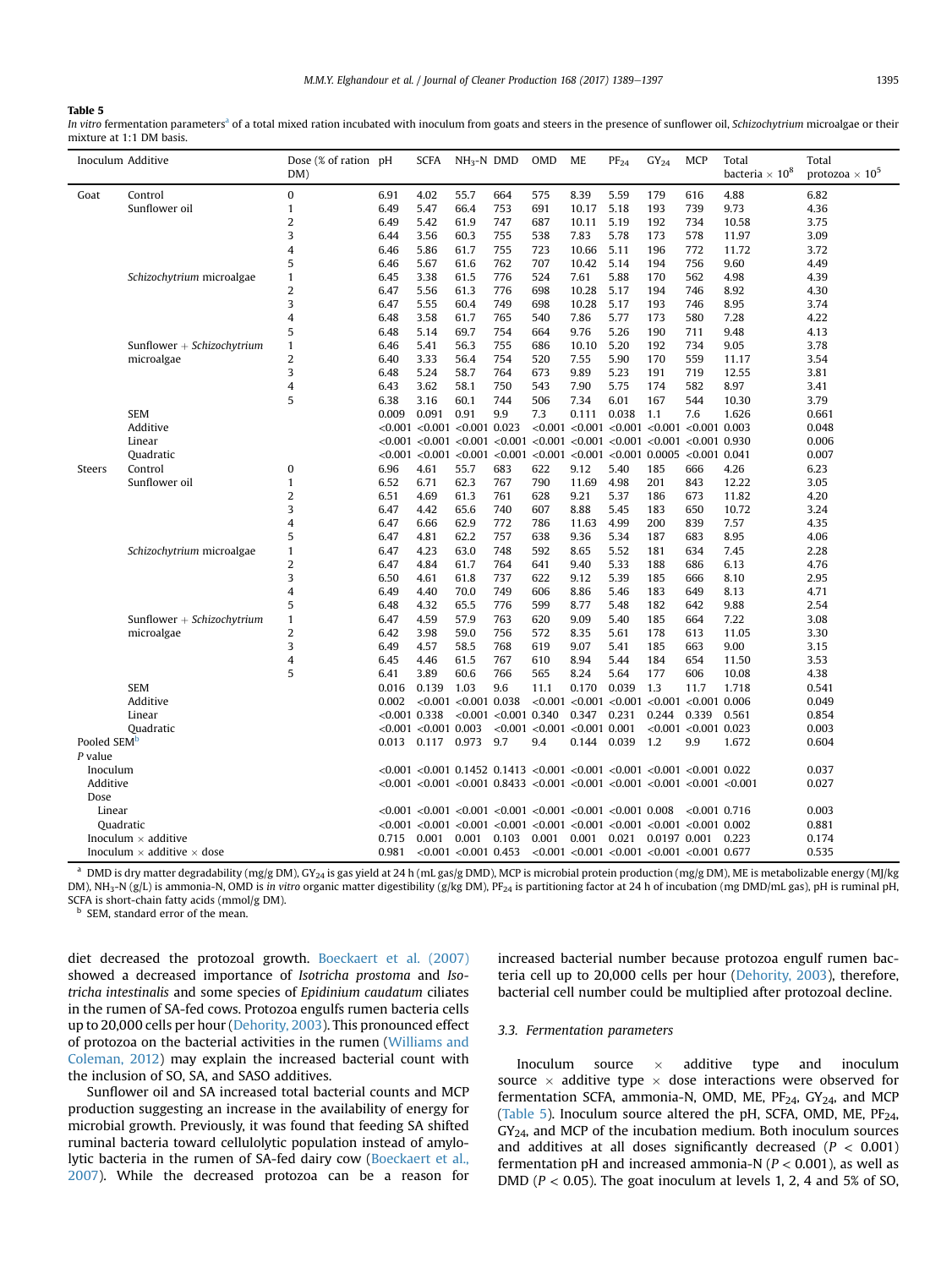<span id="page-7-0"></span>levels 2, 3 and 5% of SA and the levels 1 and 3% of SASO significantly increased ( $P < 0.001$ ) SCFA, OMD, ME, GY<sub>24</sub>, and MCP but decreased PF<sub>24</sub> ([Table 5\)](#page-6-0). The inoculum from steers at levels 1, 4 and 5% of SO and 2% of SA quadratically increased  $(P < 0.003)$  SCFA, OMD, ME,  $GY_{24}$ , and MCP but decreased ( $P = 0.001$ ) PF<sub>24</sub>. All levels of SASO quadratically decreased ( $P = 0.003$ ) SCFA, OMD, ME, GY<sub>24</sub>, and MCP but increased ( $P = 0.001$ ) PF<sub>24</sub>.

The feed additives improved fermentation parameters in a dosedependent manner. Both of SO and SA decreased fermentation pH. However, the reported values of fermentation pH were within the range of 6.38–6.49, which is above the values that might negatively affected rumen function (de Veth and Kolver, 2001). The reported values in [Table 5](#page-6-0) indicate a normal ruminal fermentation environment for the culture medium. The lower ruminal pH may be related to the increased concentration of ammonia and total SCFA observed with the additive supplementation [\(Sucu et al., 2017](#page-8-0)), or due to increased energy density ([Morsy et al., 2015](#page-8-0)) in the diets. The increased total SCFA production and decreased pH reflect a higher extent of fermentation with the inclusion of SO and SA. The greater SCFA and ME were a result of improved fermentation and OMD with the additives, and may be due to improved synchronization between energy and N release in the ruminal medium. [Morsy et al.](#page-8-0) [\(2015\)](#page-8-0) observed a decline in ruminal pH and an increase in SCFA concentration with the inclusion of SO at 20 mL/d in the diet of goats.

Sunflower oil and SA increased ammonia-N, which may be because of increased bacterial count with the inclusion of SO and SA, and with the presence of soybean meal as the main protein source in the total mixed ration. The enhanced microbial activity and nutrients degradation due to increased total ruminal bacterial numbers in response to the inclusion of SO and SA in the diet has been linked to an increase in SCFA production ([Morsy et al., 2015;](#page-8-0) [Sucu et al., 2017](#page-8-0)). [Ueda et al. \(2003\)](#page-8-0) observed that the inclusion of flaxseed oil increased ruminal ammonia concentration in dairy cows due to increasing bacterial N flow with SO.

Sunflower oil and SA enhanced total mixed ration degradability because of increasing total bacterial count and MCP production. [Narimani-Rad et al. \(2012\)](#page-8-0) observed that the inclusion of SO at 0, 2.5 or 5% of a forage-based diet did not affect ME, OMD, and net energy of diets. [Sucu et al. \(2017\)](#page-8-0) observed that feeding lambs on diets supplemented with SA at 5 g/d increased ruminal SCFA concentration and decreased rumen pH, without affecting ruminal ammonia-N concentration.

These improved fermentation kinetics as OMD, ME,  $GY_{24}$ , and MCP in steer compared with goat inoculum do not support the often-stated superiority of goats over cattle in terms of nutrients digestibility (Domingue et al., 1991).

# 4. Conclusion

The tested feed additives could be used to improve feed utilization, and to reduce biogases production for sustainable livestock production and the improvement of environmental conditions. The optimal levels of feed additives for sunflower oil were at  $1-3\%$ , Schizochytrium microalgae at  $1-2$ %, and their mixture at  $1-2$ %. The reduced diet's nutritive value with some levels, and increases with other levels, suggests it may be possible to prepare appropriate doses and mixtures of algae and sunflower oil to obtain both methane reduction, and maintain or improve feed utilization. These observations imply that the in vitro evaluation of feeds using different inoculums could be recommended to examine differences between animal species. More research is however desirable to determine whether Schizochytrium microalgae and sunflower oil or their mixture could be used as feed additives for improving the environmental conditions and affect feed utilization and methane production in dairy and beef cattle, goats and steers.

#### Conflict of interest

All authors declare that there are no present or potential conflicts of interest among the authors and other people or organizations that could inappropriately bias their work.

# Acknowledgements

Authors would like to thank the financial support from Universidad Autónoma del Estado de México (Project UAEM 4304/ 2017/CI). Authors also acknowledge A.E. Kholif by providing the commercial sample of Schizochytrium microalgae used in this experiment.

# References

- [Abubakr, A.R., Alimon, A.R., Yaakub, H., Abdullah, N., Ivan, M., 2013. Digestibility,](http://refhub.elsevier.com/S0959-6526(17)32032-2/sref1) [rumen protozoa, and ruminal fermentation in goats receiving dietary palm oil](http://refhub.elsevier.com/S0959-6526(17)32032-2/sref1) [by-products. J. Saudi Soc. Agric. Sci. 12 \(2\), 147](http://refhub.elsevier.com/S0959-6526(17)32032-2/sref1)-[154.](http://refhub.elsevier.com/S0959-6526(17)32032-2/sref1)
- [Aderinboye, R.Y., Akinlolu, A.O., Adeleke, M.A., Najeem, G.O., Ojo, V.O.A., Isah, O.A.,](http://refhub.elsevier.com/S0959-6526(17)32032-2/sref2) [Babayemi, O.J., 2016. In vitro gas production and dry matter degradation of four](http://refhub.elsevier.com/S0959-6526(17)32032-2/sref2) [browse leaves using cattle, sheep and goat inocula. Slov. J. Anim. Sci. 49 \(1\),](http://refhub.elsevier.com/S0959-6526(17)32032-2/sref2)  $32 - 43$  $32 - 43$ .
- [AOAC, 1997. Association of Of](http://refhub.elsevier.com/S0959-6526(17)32032-2/sref3)ficial Analytical Chemists. Official Methods of Analysis, [sixteenth ed. AOAC, Arlington, VA, USA](http://refhub.elsevier.com/S0959-6526(17)32032-2/sref3).
- [Beauchemin, K.A., Kreuzer, M., O'Mara, F., McAllister, T.A., 2008. Nutritional man](http://refhub.elsevier.com/S0959-6526(17)32032-2/sref4)[agement for enteric methane abatement: a review. Aust. J. Exp. Agric. 48, 21](http://refhub.elsevier.com/S0959-6526(17)32032-2/sref4)-[27.](http://refhub.elsevier.com/S0959-6526(17)32032-2/sref4) [Beauchemin, K.A., McGinn, S.M., Petit, H.V., 2007. Methane abatement strategies for](http://refhub.elsevier.com/S0959-6526(17)32032-2/sref5)
- [cattle: lipid supplementation of diets. Can. J. Anim. Sci. 87 \(3\), 431](http://refhub.elsevier.com/S0959-6526(17)32032-2/sref5)-[440](http://refhub.elsevier.com/S0959-6526(17)32032-2/sref5). [Blümmel, M., Steingss, H., Becker, K., 1997. The relationship between in vitro gas](http://refhub.elsevier.com/S0959-6526(17)32032-2/sref6)
- [production, in vitro microbial biomass yield and](http://refhub.elsevier.com/S0959-6526(17)32032-2/sref6) <sup>15</sup>[N incorporation and its](http://refhub.elsevier.com/S0959-6526(17)32032-2/sref6) [implications for the prediction of voluntary feed intake of roughages. Br. J. Nutr.](http://refhub.elsevier.com/S0959-6526(17)32032-2/sref6)  $77.911 - 921.$  $77.911 - 921.$
- [Boeckaert, C., Vlaeminck, B., Mestdagh, J., Fievez, V., 2007. In vitro examination of](http://refhub.elsevier.com/S0959-6526(17)32032-2/sref7) [DHA-edible micro algae: 1. Effect on rumen lipolysis and biohydrogenation of](http://refhub.elsevier.com/S0959-6526(17)32032-2/sref7) [linoleic and linolenic acids. Anim. Feed Sci. Technol. 136 \(1\), 63](http://refhub.elsevier.com/S0959-6526(17)32032-2/sref7)-[79.](http://refhub.elsevier.com/S0959-6526(17)32032-2/sref7)
- [Broderick, G.A., Kang, J.H., 1980. Automated simultaneous determination of](http://refhub.elsevier.com/S0959-6526(17)32032-2/sref8) [ammonia and total amino acids in ruminal](http://refhub.elsevier.com/S0959-6526(17)32032-2/sref8) fluid and in vitro media. J. Dairy Sci.  $63, 64 - 75.$  $63, 64 - 75.$  $63, 64 - 75.$  $63, 64 - 75.$
- [Burnett, V.F., Jacobs, J.L., Norng, S., Ponnampalam, E.N., 2017. Feed intake, liveweight](http://refhub.elsevier.com/S0959-6526(17)32032-2/sref9) [gain and carcass traits of lambs offered pelleted annual pasture hay supple-](http://refhub.elsevier.com/S0959-6526(17)32032-2/sref9)mented with flaxseed ([Linum usitatissimum](http://refhub.elsevier.com/S0959-6526(17)32032-2/sref9)) flakes or algae (Schizochytrium sp.). [Anim. Prod. Sci. 57 \(5\), 877](http://refhub.elsevier.com/S0959-6526(17)32032-2/sref9)-[883](http://refhub.elsevier.com/S0959-6526(17)32032-2/sref9).
- [Chilliard, Y., Ferlay, A., Rouel, J., Lamberet, G., 2003. A review of nutritional and](http://refhub.elsevier.com/S0959-6526(17)32032-2/sref10) [physiological factors affecting goat milk lipid synthesis and lipolysis. J. Dairy Sci.](http://refhub.elsevier.com/S0959-6526(17)32032-2/sref10) [86 \(5\), 1751](http://refhub.elsevier.com/S0959-6526(17)32032-2/sref10)-[1770](http://refhub.elsevier.com/S0959-6526(17)32032-2/sref10).
- [Cone, J.W., Van Gelder, A.H., Bachmann, H., 2000. In](http://refhub.elsevier.com/S0959-6526(17)32032-2/sref11)fluence of inoculum source, [dilution and storage of rumen](http://refhub.elsevier.com/S0959-6526(17)32032-2/sref11) fluid on gas production profiles. In: Gas Pro[duction: Fermentation Kinetics for Feed Evaluation and to Assess Microbial](http://refhub.elsevier.com/S0959-6526(17)32032-2/sref11) [Activity. Proceedings of the EAAP Satellite Symposium on Gas Production,](http://refhub.elsevier.com/S0959-6526(17)32032-2/sref11) [Wageningen, The Netherlands. Proc. Br. Soc. Anim. Sci, pp. 15](http://refhub.elsevier.com/S0959-6526(17)32032-2/sref11)-[16.](http://refhub.elsevier.com/S0959-6526(17)32032-2/sref11)
- [de Veth, M.J., Kolver, E.S., 2001. Diurnal variation in pH reduces digestion and](http://refhub.elsevier.com/S0959-6526(17)32032-2/sref12) [synthesis of microbial protein when pasture is fermented in continuous culture.](http://refhub.elsevier.com/S0959-6526(17)32032-2/sref12) [J. Dairy Sci. 84 \(9\), 2066](http://refhub.elsevier.com/S0959-6526(17)32032-2/sref12)-[2072.](http://refhub.elsevier.com/S0959-6526(17)32032-2/sref12)
- [Dehority, B.A., 2003. Rumen Microbiology. Nottingham University Press, Notting-](http://refhub.elsevier.com/S0959-6526(17)32032-2/sref13)
- [ham, NG11 OAX, UK, p. 372.](http://refhub.elsevier.com/S0959-6526(17)32032-2/sref13) [Dohme, F., Machmüller, A., Wasserfallen, A., Kreuzer, M., 2001. Ruminal methano](http://refhub.elsevier.com/S0959-6526(17)32032-2/sref14)genesis as infl[uenced by individual fatty acids supplemented to complete](http://refhub.elsevier.com/S0959-6526(17)32032-2/sref14) [ruminant diets. Lett. Appl. Microbiol. 32 \(1\), 47](http://refhub.elsevier.com/S0959-6526(17)32032-2/sref14)–[51.](http://refhub.elsevier.com/S0959-6526(17)32032-2/sref14)
- [Domingue, B.F., Dellow, D.W., Wilson, P.R., Barry, T.N., 1991. Comparative digestion](http://refhub.elsevier.com/S0959-6526(17)32032-2/sref15) in deer, goats, and sheep. N. Z. J. Agric. Res.  $34$  (1),  $45-53$ .
- [Elghandour, M.M.Y., Kholif, A.E., Salem, A.Z.M., de Oca, R.M., Barbabosa, A.,](http://refhub.elsevier.com/S0959-6526(17)32032-2/sref16) [Mariezcurrena, M., Olafadehan, O.A., 2016. Addressing sustainable ruminal](http://refhub.elsevier.com/S0959-6526(17)32032-2/sref16) [methane and carbon dioxide emissions of soybean hulls by organic acid salts.](http://refhub.elsevier.com/S0959-6526(17)32032-2/sref16) [J. Clean. Prod. 135, 194](http://refhub.elsevier.com/S0959-6526(17)32032-2/sref16)–[200.](http://refhub.elsevier.com/S0959-6526(17)32032-2/sref16)
- [Elghandour, M.M.Y., Vazquez, J.C., Salem, A.Z.M., Kholif, A.E., Cipriano, M.M.,](http://refhub.elsevier.com/S0959-6526(17)32032-2/sref17) [Camacho, L.M., M](http://refhub.elsevier.com/S0959-6526(17)32032-2/sref17)a[rquez, O., 2017. In vitro gas and methane production of two](http://refhub.elsevier.com/S0959-6526(17)32032-2/sref17) mixed rations infl[uenced by three different cultures of](http://refhub.elsevier.com/S0959-6526(17)32032-2/sref17) Saccharomyces cerevisiae. [J. Appl. Anim. Res. 45 \(1\), 389](http://refhub.elsevier.com/S0959-6526(17)32032-2/sref17)-[395](http://refhub.elsevier.com/S0959-6526(17)32032-2/sref17).
- [Fedorak, P.M., Hrudey, S.E., 1983. A simple apparatus for measuring gas production](http://refhub.elsevier.com/S0959-6526(17)32032-2/sref18) [by methanogenic cultures in serum bottles. Environ. Technol. 4, 425](http://refhub.elsevier.com/S0959-6526(17)32032-2/sref18)-[432.](http://refhub.elsevier.com/S0959-6526(17)32032-2/sref18)
- [Fievez, V., Boeckaert, C., Vlaeminck, B., Mestdagh, J., Demeyer, D., 2007. In vitro](http://refhub.elsevier.com/S0959-6526(17)32032-2/sref19) [examination of DHA-edible micro-algae: 2. Effect on rumen methane produc](http://refhub.elsevier.com/S0959-6526(17)32032-2/sref19)[tion and apparent degradability of hay. Anim. Feed Sci. Technol. 136, 80](http://refhub.elsevier.com/S0959-6526(17)32032-2/sref19)-[95.](http://refhub.elsevier.com/S0959-6526(17)32032-2/sref19)
- [FAO, 2006. Livestock's Long Shadow](http://refhub.elsevier.com/S0959-6526(17)32032-2/sref20) [Environmental Issues and Options. Food and](http://refhub.elsevier.com/S0959-6526(17)32032-2/sref20) [Agriculture Organization, Rome, Italy, ISBN 92-5-105571-8.](http://refhub.elsevier.com/S0959-6526(17)32032-2/sref20)
- [France, J., Dijkstra, J., Dhanoa, M.S., Lopez, S., Bannink, A., 2000. Estimating the](http://refhub.elsevier.com/S0959-6526(17)32032-2/sref21)